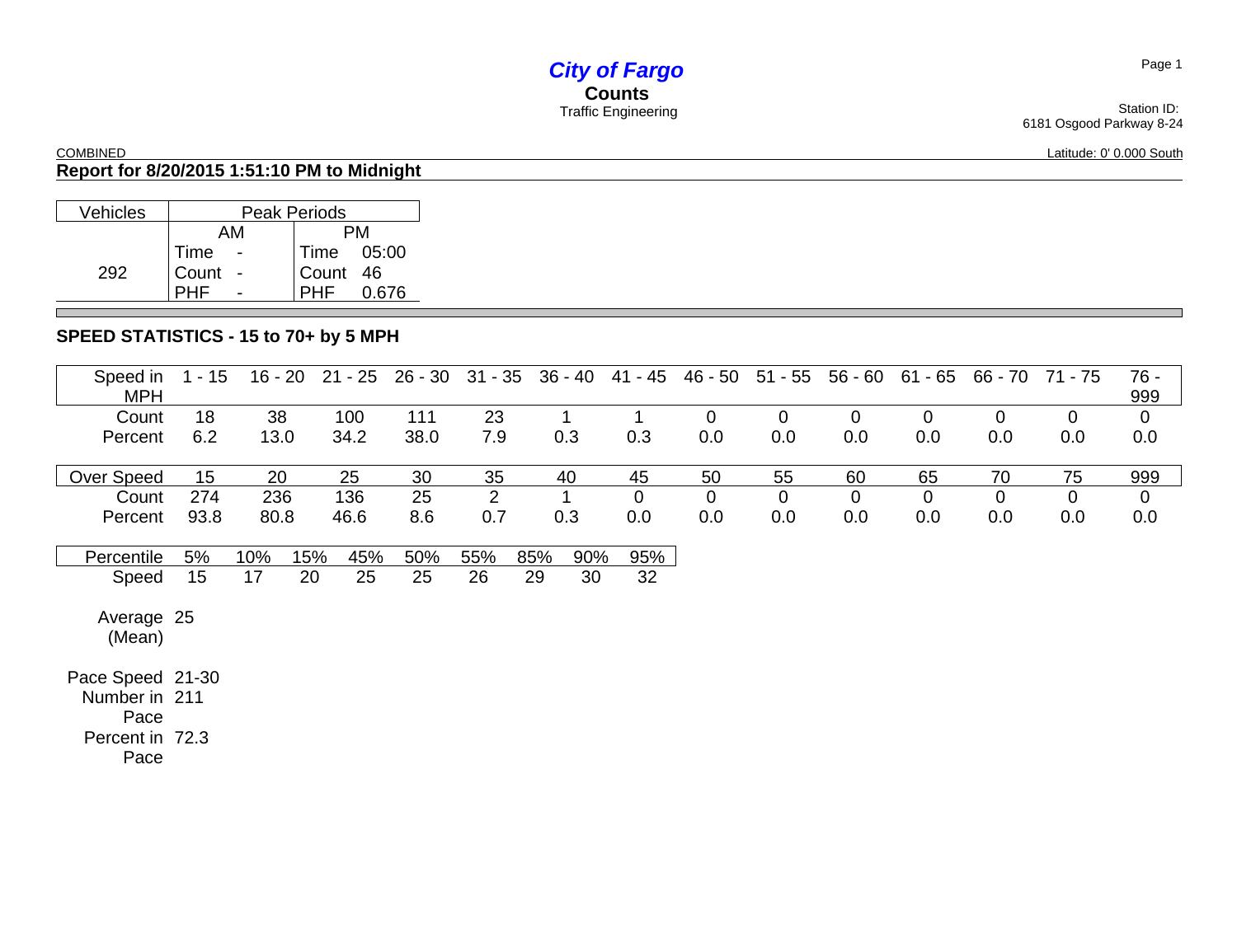Page 2

Station ID: 6181 Osgood Parkway 8-24

Latitude: 0' 0.000 South

#### **COMBINED Report for Friday, August 21, 2015**

| <b>Vehicles</b> | <b>Peak Periods</b> |                                            |     |       |  |  |  |  |
|-----------------|---------------------|--------------------------------------------|-----|-------|--|--|--|--|
|                 |                     | AM                                         | PМ  |       |  |  |  |  |
|                 |                     | Time 09:00 Time 04:00<br>Count 34 Count 37 |     |       |  |  |  |  |
| 391             |                     |                                            |     |       |  |  |  |  |
|                 |                     | 0.850                                      | PHF | 0.841 |  |  |  |  |

## **SPEED STATISTICS - 15 to 70+ by 5 MPH**

| Speed in   | - 15 |      | 16 - 20 21 - 25 26 - 30 31 - 35 36 - 40 |      |     |     | 41 - 45 46 - 50 51 - 55 56 - 60 |     |     |     | 61 - 65 | 66 - 70 | 71 - 75 | $76 -$ |
|------------|------|------|-----------------------------------------|------|-----|-----|---------------------------------|-----|-----|-----|---------|---------|---------|--------|
| <b>MPH</b> |      |      |                                         |      |     |     |                                 |     |     |     |         |         |         | 999    |
| Count      | 28   | 47   | 149                                     | 128  | 35  |     |                                 |     |     |     |         |         |         | 2      |
| Percent    | 7.2  | 12.0 | 38.1                                    | 32.7 | 9.0 | 0.3 | 0.0                             | 0.0 | 0.0 | 0.0 | 0.0     | 0.0     | 0.3     | 0.5    |
|            |      |      |                                         |      |     |     |                                 |     |     |     |         |         |         |        |
| Over Speed | 15   | 20   | 25                                      | 30   | 35  | 40  | 45                              | 50  | 55  | 60  | 65      | 70      | 75      | 999    |
| Count      | 363  | 316  | 167                                     | 39   | 4   | 3   | 3                               | 3   | 3   | 3   | 3       | 3       | っ       | 0      |
| Percent    | 92.8 | 80.8 | 42.7                                    | 10.0 | 1.0 | 0.8 | 0.8                             | 0.8 | 0.8 | 0.8 | 0.8     | 0.8     | 0.5     | 0.0    |
|            |      |      |                                         |      |     |     |                                 |     |     |     |         |         |         |        |

| Percentile 5% 10% 15% 45% 50% 55% 85% 90% 95% |  |  |  |  |  |
|-----------------------------------------------|--|--|--|--|--|
| Speed 14 17 19 24 25 25 29 30 32              |  |  |  |  |  |

Average 26 (Mean)

Pace Speed 21-30 Number in 277 Pace

Percent in 70.8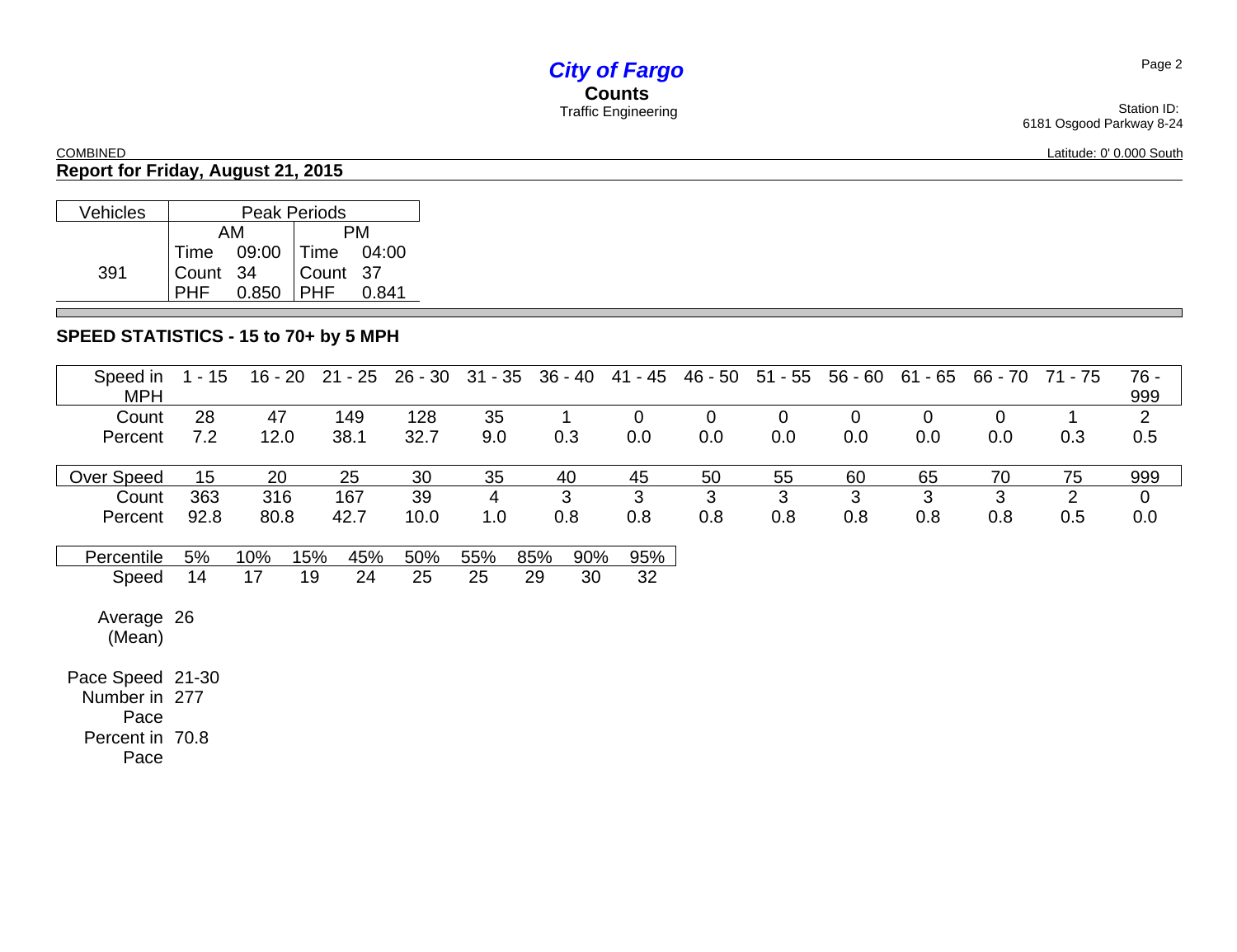Page 3

Station ID: 6181 Osgood Parkway 8-24

Latitude: 0' 0.000 South

#### **COMBINED Report for Saturday, August 22, 2015**

| <b>Vehicles</b> | Peak Periods |                                                                                                                                           |          |  |  |  |  |  |
|-----------------|--------------|-------------------------------------------------------------------------------------------------------------------------------------------|----------|--|--|--|--|--|
|                 |              | AM                                                                                                                                        | PМ       |  |  |  |  |  |
|                 |              | $\begin{array}{ l l }\n\hline\n\text{Time} & 08:00 & \text{Time} & 02:45 \\ \text{Count} & 43 & \text{Count} & 54 \\ \hline\n\end{array}$ |          |  |  |  |  |  |
| 367             |              |                                                                                                                                           | Count 54 |  |  |  |  |  |
|                 |              | $0.768$ PHF $0.375$                                                                                                                       |          |  |  |  |  |  |

## **SPEED STATISTICS - 15 to 70+ by 5 MPH**

| Speed in          | 1 - 15 |      | 16 - 20 21 - 25 26 - 30 31 - 35 36 - 40 |      |     |            |     |     | 41 - 45 46 - 50 51 - 55 56 - 60 |     | 61 - 65 | 66 - 70 | 71 - 75 | $76 -$      |
|-------------------|--------|------|-----------------------------------------|------|-----|------------|-----|-----|---------------------------------|-----|---------|---------|---------|-------------|
| <b>MPH</b>        |        |      |                                         |      |     |            |     |     |                                 |     |         |         |         | 999         |
| Count             | 39     | 63   | 154                                     | 89   | 16  |            |     |     | 0                               |     |         |         | 0       | 2           |
| Percent           | 10.6   | 17.2 | 42.0                                    | 24.3 | 4.4 | 0.5        | 0.3 | 0.3 | 0.0                             | 0.0 | 0.0     | 0.0     | 0.0     | 0.5         |
|                   |        |      |                                         |      |     |            |     |     |                                 |     |         |         |         |             |
| <b>Over Speed</b> | 15     | 20   | 25                                      | 30   | 35  | 40         | 45  | 50  | 55                              | 60  | 65      | 70      | 75      | 999         |
| Count             | 328    | 265  | 111                                     | 22   | 6   | 4          | 3   | 2   | 2                               | 2   | 2       | 2       | 2       | $\mathbf 0$ |
| Percent           | 89.4   | 72.2 | 30.2                                    | 6.0  | 1.6 | 1.1        | 0.8 | 0.5 | 0.5                             | 0.5 | 0.5     | 0.5     | 0.5     | 0.0         |
|                   |        |      |                                         |      |     |            |     |     |                                 |     |         |         |         |             |
| Percentile        | 5%     | 10%  | 45%<br>15%                              | 50%  | 55% | 85%<br>90% | 95% |     |                                 |     |         |         |         |             |
| Speed             | 12     | 15   | 23                                      | 24   | 24  | 28<br>29   | 31  |     |                                 |     |         |         |         |             |

| Speed 12 15 17 23 24 24 28 29 31 |  |  |  |  |  |
|----------------------------------|--|--|--|--|--|
| Average 24                       |  |  |  |  |  |

(Mean)

Pace Speed 19-28 Number in 256

Pace

Percent in 69.8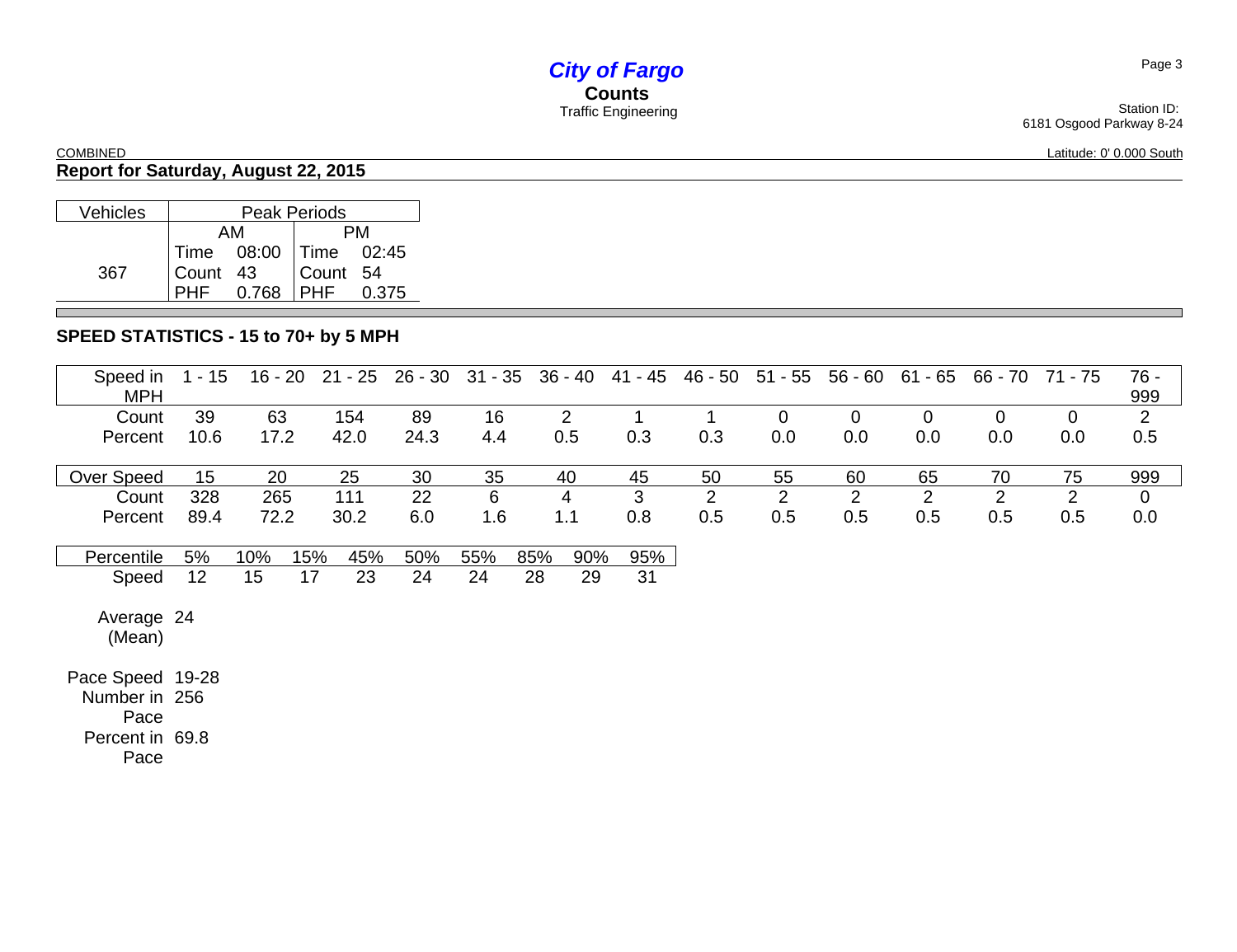Page 4

Station ID: 6181 Osgood Parkway 8-24

Latitude: 0' 0.000 South

#### **COMBINED Report for Sunday, August 23, 2015**

| <b>Vehicles</b> | Peak Periods |                                            |    |  |  |  |  |
|-----------------|--------------|--------------------------------------------|----|--|--|--|--|
|                 |              | AM                                         | PМ |  |  |  |  |
|                 |              | Time 11:15 Time 07:00<br>Count 34 Count 33 |    |  |  |  |  |
| 250             |              |                                            |    |  |  |  |  |
|                 |              | $0.773$ PHF $0.750$                        |    |  |  |  |  |

## **SPEED STATISTICS - 15 to 70+ by 5 MPH**

Speed 13 15 17 24 24 25 29 30 32

| Speed in          | - 15 | 16 - 20    | 21 - 25 26 - 30 31 - 35 |      |     | 36 - 40    | 41 - 45 |     | 46 - 50 51 - 55 | 56 - 60 | 61 - 65 | 66 - 70 | 71 - 75 | $76 -$      |
|-------------------|------|------------|-------------------------|------|-----|------------|---------|-----|-----------------|---------|---------|---------|---------|-------------|
| <b>MPH</b>        |      |            |                         |      |     |            |         |     |                 |         |         |         |         | 999         |
| Count             | 30   | 33         | 94                      | 68   | 20  |            |         |     |                 |         |         |         |         | 2           |
| Percent           | 12.0 | 13.2       | 37.6                    | 27.2 | 8.0 | 0.8        | 0.0     | 0.0 | 0.4             | 0.0     | 0.0     | 0.0     | 0.0     | 0.8         |
|                   |      |            |                         |      |     |            |         |     |                 |         |         |         |         |             |
| <b>Over Speed</b> | 15   | 20         | 25                      | 30   | 35  | 40         | 45      | 50  | 55              | 60      | 65      | 70      | 75      | 999         |
| Count             | 220  | 187        | 93                      | 25   | 5   | 3          | 3       | 3   | 2               | 2       | 2       | 2       | 2       | $\mathbf 0$ |
| Percent           | 88.0 | 74.8       | 37.2                    | 10.0 | 2.0 | 1.2        | 1.2     | 1.2 | 0.8             | 0.8     | 0.8     | 0.8     | 0.8     | 0.0         |
|                   |      |            |                         |      |     |            |         |     |                 |         |         |         |         |             |
| Percentile        | 5%   | 10%<br>15% | 45%                     | 50%  | 55% | 90%<br>85% | 95%     |     |                 |         |         |         |         |             |

| Average 25 |  |
|------------|--|
| (Mean)     |  |

Pace Speed 21-30 Number in 162 Pace

Percent in 64.8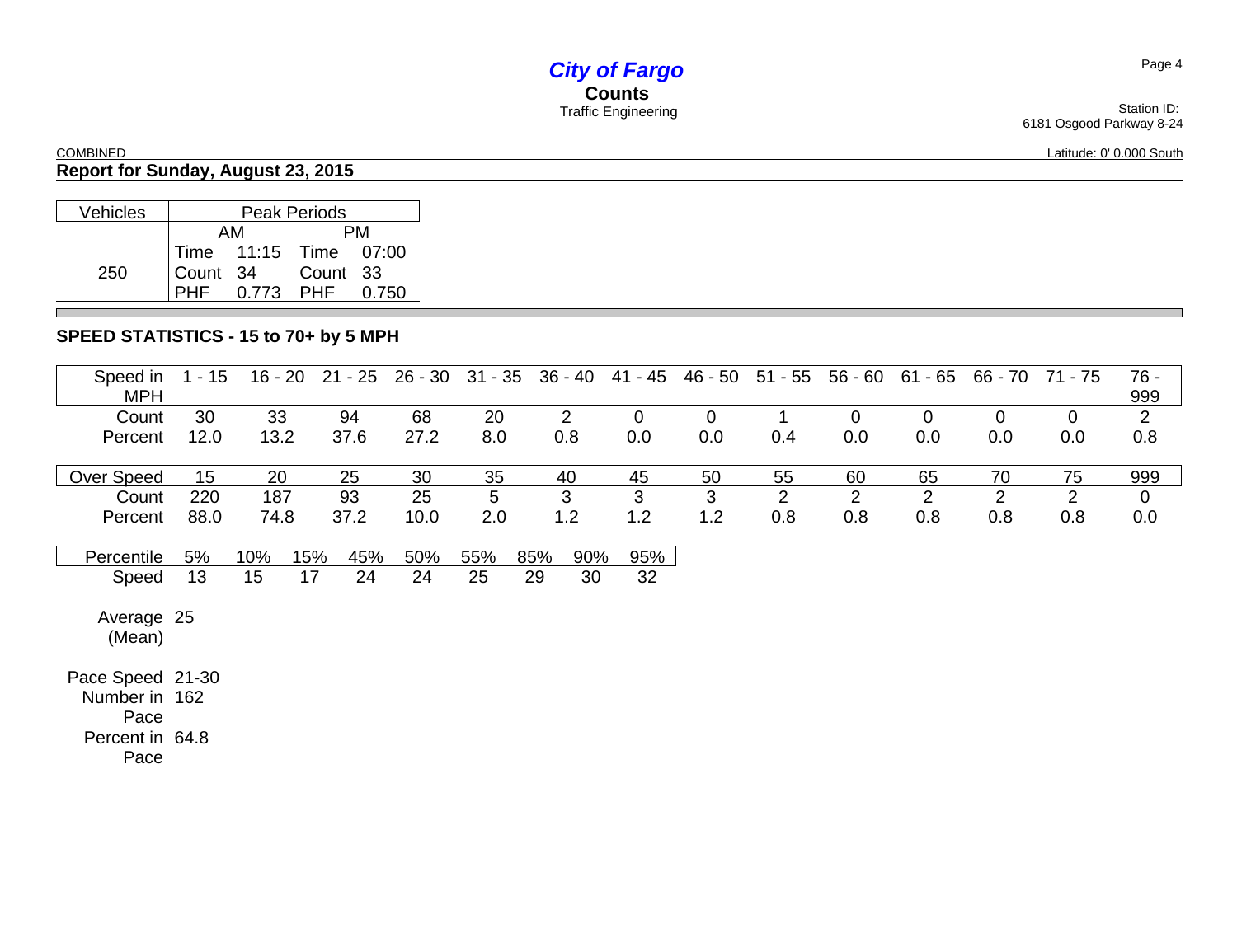Page 5

Station ID: 6181 Osgood Parkway 8-24

Latitude: 0' 0.000 South

#### **COMBINED Report for Monday, August 24, 2015**

| <b>Vehicles</b> | <b>Peak Periods</b>                        |     |       |  |  |  |  |  |  |
|-----------------|--------------------------------------------|-----|-------|--|--|--|--|--|--|
|                 | AM                                         |     | PМ    |  |  |  |  |  |  |
|                 | Time 08:30 Time 05:30<br>Count 31 Count 49 |     |       |  |  |  |  |  |  |
| 418             |                                            |     |       |  |  |  |  |  |  |
|                 | 0.596                                      | PHF | 0.875 |  |  |  |  |  |  |

## **SPEED STATISTICS - 15 to 70+ by 5 MPH**

| Speed in   | - 15 |      | $16 - 20$ $21 - 25$ $26 - 30$ $31 - 35$ $36 - 40$ |      |     |     | 41 - 45 46 - 50 51 - 55 56 - 60 |     |     |     | 61 - 65 | 66 - 70 | 71 - 75 | 76 - |
|------------|------|------|---------------------------------------------------|------|-----|-----|---------------------------------|-----|-----|-----|---------|---------|---------|------|
| <b>MPH</b> |      |      |                                                   |      |     |     |                                 |     |     |     |         |         |         | 999  |
| Count      | 36   | 54   | 167                                               | 136  | 17  | 5   |                                 |     |     |     |         |         | 0       | 2    |
| Percent    | 8.6  | 12.9 | 40.0                                              | 32.5 | 4.1 | 1.2 | 0.0                             | 0.0 | 0.2 | 0.0 | 0.0     | 0.0     | 0.0     | 0.5  |
| Over Speed | 15   | 20   | 25                                                | 30   | 35  | 40  | 45                              | 50  | 55  | 60  | 65      | 70      | 75      | 999  |
| Count      | 382  | 328  | 161                                               | 25   | 8   | 3   | 3                               | 3   | 2   | ົ   | 2       | 2       |         | 0    |
| Percent    | 91.4 | 78.5 | 38.5                                              | 6.0  | 1.9 | 0.7 | 0.7                             | 0.7 | 0.5 | 0.5 | 0.5     | 0.5     | 0.5     | 0.0  |
|            |      |      |                                                   |      |     |     |                                 |     |     |     |         |         |         |      |

| Percentile 5% 10% 15% 45% 50% 55% 85% 90% 95% |  |  |  |  |  |
|-----------------------------------------------|--|--|--|--|--|
| Speed 13 17 19 24 24 25 28 29 31              |  |  |  |  |  |

Average 25 (Mean)

Pace Speed 20-29

Number in 307

Pace

Percent in 73.4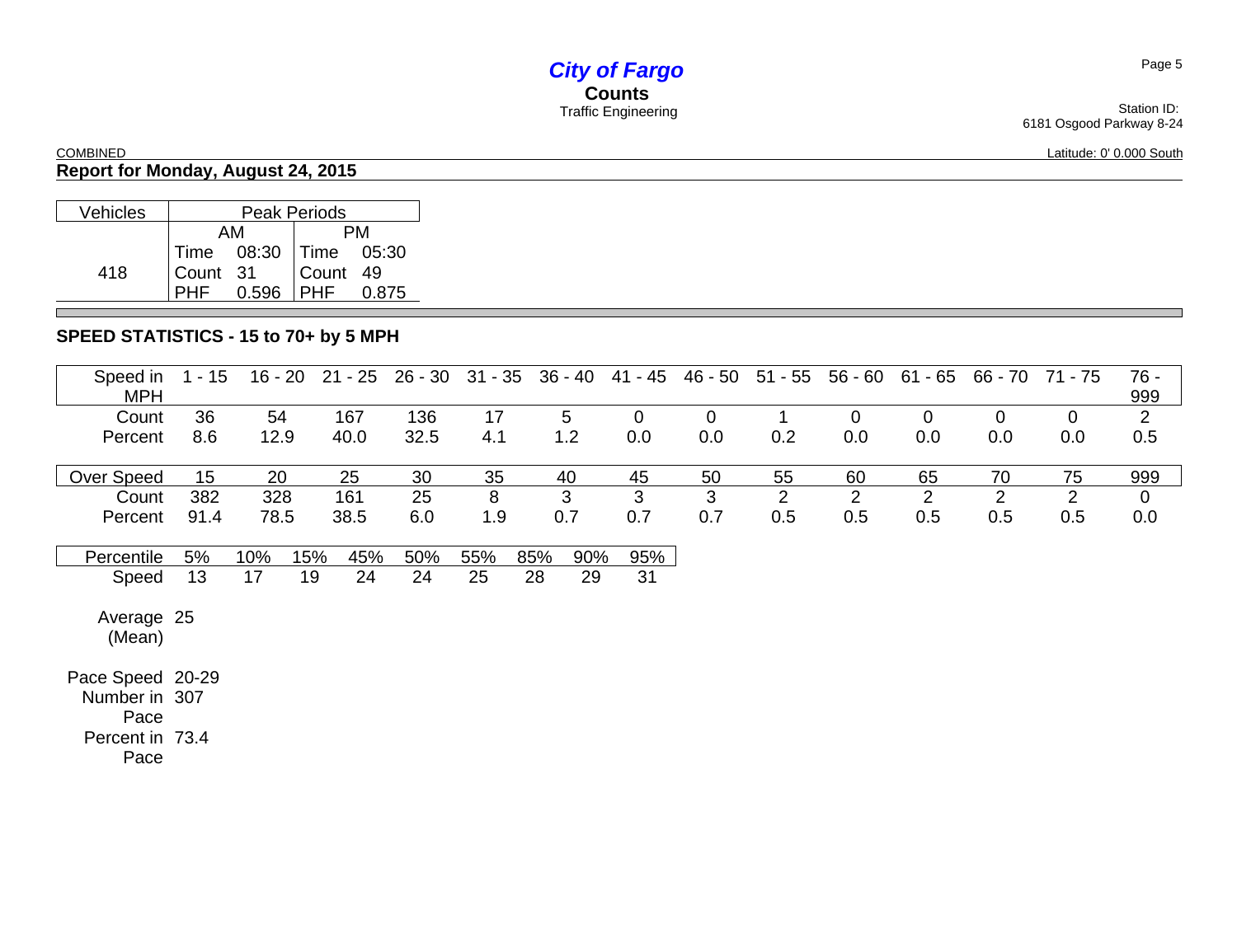Page 6

Station ID: 6181 Osgood Parkway 8-24

Latitude: 0' 0.000 South

#### **COMBINED Report for Tuesday, August 25, 2015**

| <b>Vehicles</b> | <b>Peak Periods</b> |       |                                                                                                                                         |       |  |  |  |  |  |
|-----------------|---------------------|-------|-----------------------------------------------------------------------------------------------------------------------------------------|-------|--|--|--|--|--|
|                 |                     | AM    |                                                                                                                                         | PМ    |  |  |  |  |  |
|                 |                     |       | $\begin{array}{ l l }\n\hline\n\text{Time} & 07:30 & \text{Time} & 05:15 \\ \text{Count} & 45 & \text{Count} & 41 & \hline \end{array}$ |       |  |  |  |  |  |
| 365             |                     |       |                                                                                                                                         |       |  |  |  |  |  |
|                 |                     | 0.662 | <b>PHF</b>                                                                                                                              | 0.788 |  |  |  |  |  |

## **SPEED STATISTICS - 15 to 70+ by 5 MPH**

| Speed in   | - 15  |                       |         | 16 - 20 21 - 25 26 - 30 31 - 35 36 - 40 41 - 45 46 - 50 51 - 55 56 - 60 |         |                               |                      |     |     |     | 61 - 65 | 66 - 70 | 71 - 75 | 76 - |
|------------|-------|-----------------------|---------|-------------------------------------------------------------------------|---------|-------------------------------|----------------------|-----|-----|-----|---------|---------|---------|------|
| <b>MPH</b> |       |                       |         |                                                                         |         |                               |                      |     |     |     |         |         |         | 999  |
| Count      | 17    | 43                    | 171     | 115                                                                     | 16      |                               |                      |     |     |     |         |         |         | 0    |
| Percent    | 4.7   | 11.8                  | 46.8    | 31.5                                                                    | 4.4     | 0.8                           | 0.0                  | 0.0 | 0.0 | 0.0 | 0.0     | 0.0     | 0.0     | 0.0  |
| Over Speed | 15    | 20                    | 25      | 30                                                                      | 35      | 40                            | 45                   | 50  | 55  | 60  | 65      | 70      | 75      | 999  |
| Count      | 348   | 305                   | 134     | 19                                                                      | 3       |                               |                      | 0   | 0   | 0   |         |         |         | 0    |
| Percent    | 95.3  | 83.6                  | 36.7    | 5.2                                                                     | 0.8     | 0.0                           | 0.0                  | 0.0 | 0.0 | 0.0 | 0.0     | 0.0     | 0.0     | 0.0  |
|            | $-0/$ | $\sqrt{2}$<br>$1 - 0$ | $1 - 0$ | $F^{\wedge\wedge}$                                                      | $F - Q$ | $\sim$ $\sim$ $\sim$<br>0.001 | $\sim$ $\sim$ $\sim$ |     |     |     |         |         |         |      |

| Percentile 5% 10% 15% 45% 50% 55% 85% 90% 95% |  |  |  |  |  |
|-----------------------------------------------|--|--|--|--|--|
| Speed 16 19 20 24 24 25 28 29 31              |  |  |  |  |  |

Average 24 (Mean)

Pace Speed 20-29 Number in 293

Pace

Percent in 80.3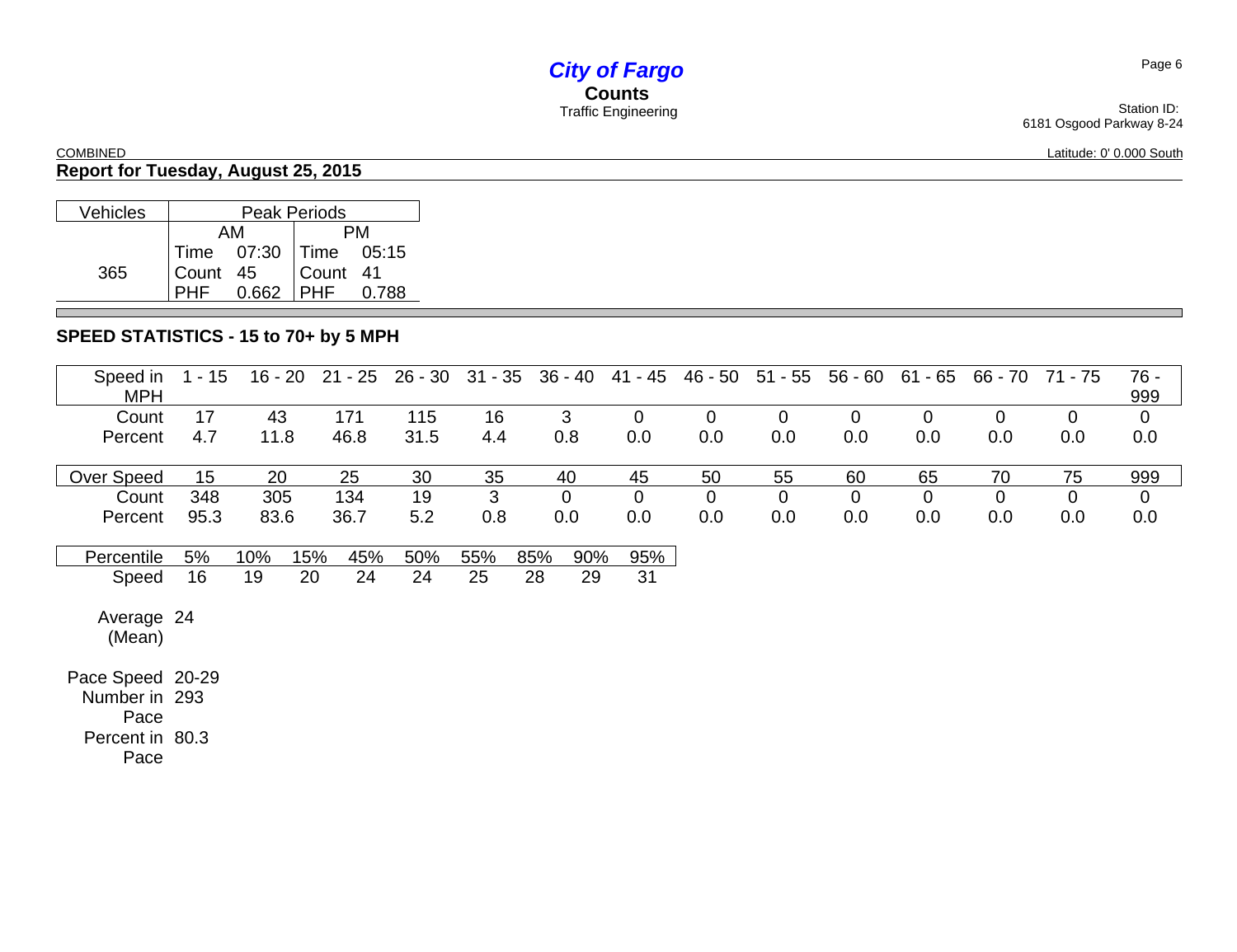Page 7

Station ID: 6181 Osgood Parkway 8-24

Latitude: 0' 0.000 South

#### **COMBINED Report for Wednesday, August 26, 2015**

| <b>Vehicles</b> | <b>Peak Periods</b> |                                            |  |    |  |  |  |  |  |
|-----------------|---------------------|--------------------------------------------|--|----|--|--|--|--|--|
|                 |                     | AM                                         |  | PМ |  |  |  |  |  |
|                 |                     | Time 07:15 Time 06:30<br>Count 28 Count 46 |  |    |  |  |  |  |  |
| 395             |                     |                                            |  |    |  |  |  |  |  |
|                 |                     | $0.778$ PHF $0.719$                        |  |    |  |  |  |  |  |

## **SPEED STATISTICS - 15 to 70+ by 5 MPH**

| Speed in   | - 15 | 16 - 20 |      | 21 - 25 26 - 30 31 - 35 36 - 40 |      |     | 41 - 45 | 46 - 50 | 51 - 55 | 56 - 60 | 61 - 65 | 66 - 70 | 71 - 75 | $76 -$ |
|------------|------|---------|------|---------------------------------|------|-----|---------|---------|---------|---------|---------|---------|---------|--------|
| <b>MPH</b> |      |         |      |                                 |      |     |         |         |         |         |         |         |         | 999    |
| Count      | 23   | 48      | 141  | 126                             | 47   | 6   |         |         |         |         |         |         |         | 3      |
| Percent    | 5.8  | 12.2    | 35.7 | 31.9                            | 11.9 | 1.5 | 0.3     | 0.0     | 0.0     | 0.0     | 0.0     | 0.0     | 0.0     | 0.8    |
|            |      |         |      |                                 |      |     |         |         |         |         |         |         |         |        |
| Over Speed | 15   | 20      | 25   | 30                              | 35   | 40  | 45      | 50      | 55      | 60      | 65      | 70      | 75      | 999    |
| Count      | 372  | 324     | 183  | 57                              | 10   | 4   | 3       | 3       | 3       | 3       |         | 3       |         | 0      |
| Percent    | 94.2 | 82.0    | 46.3 | 14.4                            | 2.5  | 1.0 | 0.8     | 0.8     | 0.8     | 0.8     | 0.8     | 0.8     | 0.8     | 0.0    |
|            |      |         |      |                                 |      |     |         |         |         |         |         |         |         |        |

| Percentile 5% 10% 15% 45% 50% 55% 85% 90% 95% |  |  |  |  |  |
|-----------------------------------------------|--|--|--|--|--|
| Speed 15 18 20 25 25 26 30 31 33              |  |  |  |  |  |

Average 27 (Mean)

Pace Speed 22-31 Number in 268 Pace

Percent in 67.8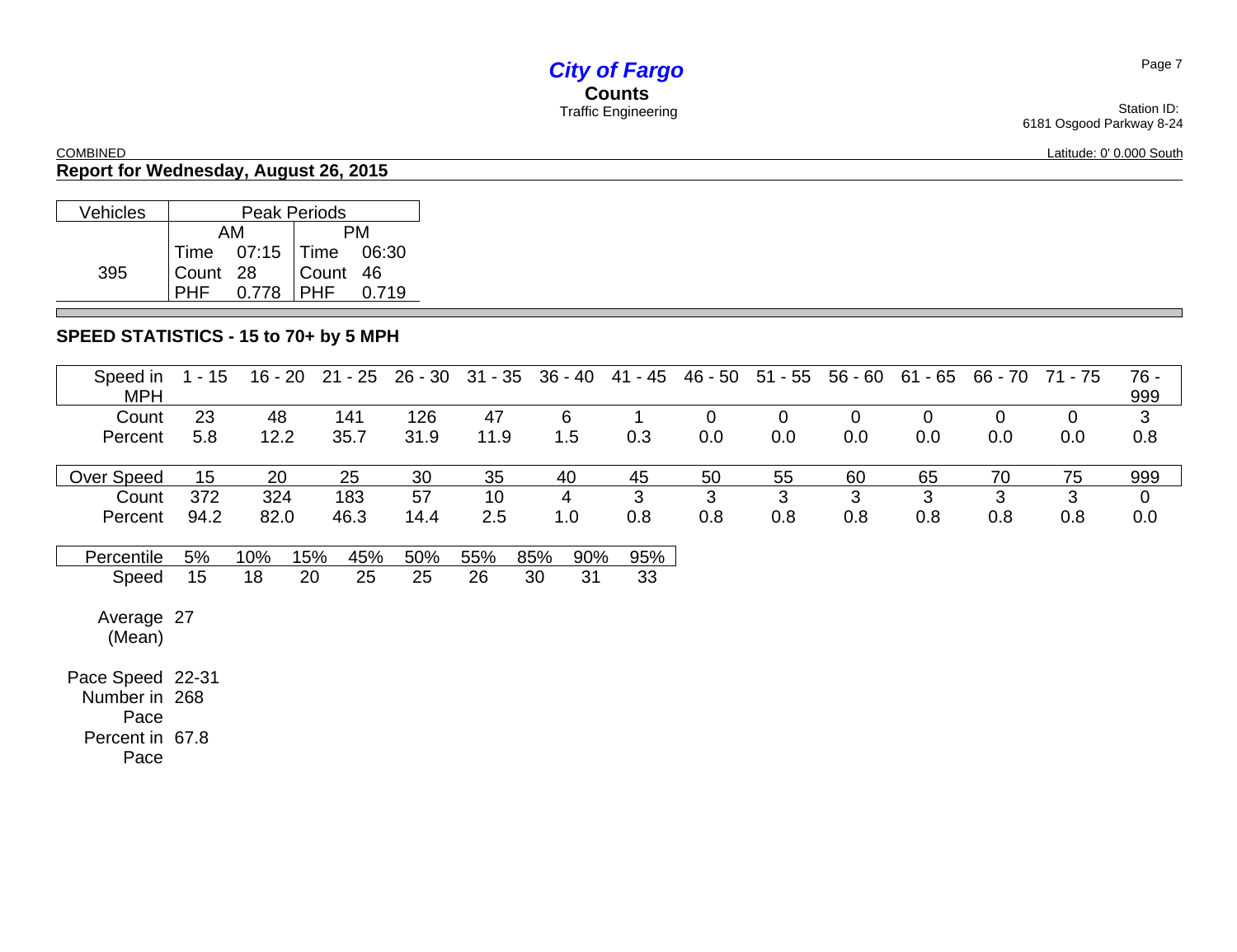# *City of Fargo* **Counts**

Traffic Engineering

Station ID: 6181 Osgood Parkway 8-24

Latitude: 0' 0.000 South

#### **COMBINED Report for Thursday, August 27, 2015, Midnight to 01:59 PM**

| <b>Peak Periods</b> |             |                                            |  |  |  |  |  |  |  |
|---------------------|-------------|--------------------------------------------|--|--|--|--|--|--|--|
|                     |             | PМ                                         |  |  |  |  |  |  |  |
|                     |             |                                            |  |  |  |  |  |  |  |
|                     |             |                                            |  |  |  |  |  |  |  |
|                     | PHF         | 0.667                                      |  |  |  |  |  |  |  |
|                     | AМ<br>0.771 | Time 07:15 Time 01:15<br>Count 37 Count 40 |  |  |  |  |  |  |  |

## **SPEED STATISTICS - 15 to 70+ by 5 MPH**

| Speed in   | - 15 |      |      | 16 - 20 21 - 25 26 - 30 31 - 35 36 - 40 |     |     | 41 - 45 46 - 50 51 - 55 56 - 60 61 - 65 |     |     |     |     | 66 - 70          | 71 - 75 | $76 -$ |
|------------|------|------|------|-----------------------------------------|-----|-----|-----------------------------------------|-----|-----|-----|-----|------------------|---------|--------|
| <b>MPH</b> |      |      |      |                                         |     |     |                                         |     |     |     |     |                  |         | 999    |
| Count      | 15   | 23   | 63   | 56                                      | 16  |     |                                         |     |     |     |     |                  |         | 4      |
| Percent    | 8.1  | 12.4 | 34.1 | 30.3                                    | 8.6 | 3.8 | 0.0                                     | 0.0 | 0.0 | 0.0 | 0.0 | 0.5              | 0.0     | 2.2    |
|            |      |      |      |                                         |     |     |                                         |     |     |     |     |                  |         |        |
| Over Speed | 15   | 20   | 25   | 30                                      | 35  | 40  | 45                                      | 50  | 55  | 60  | 65  | 70               | 75      | 999    |
| Count      | 170  | 147  | 84   | 28                                      | 12  | 5   | 5                                       | 5   | 5   | 5   | 5   | 4                | 4       | 0      |
| Percent    | 91.9 | 79.5 | 45.4 | 15.1                                    | 6.5 | 2.7 | 2.7                                     | 2.7 | 2.7 | 2.7 | 2.7 | $2.2\phantom{0}$ | 2.2     | 0.0    |
|            |      |      |      |                                         |     |     |                                         |     |     |     |     |                  |         |        |

| Percentile 5% 10% 15% 45% 50% 55% 85% 90% 95% |  |  |  |  |  |
|-----------------------------------------------|--|--|--|--|--|
| Speed 13 16 19 24 25 26 30 32 37              |  |  |  |  |  |

Average 29 (Mean)

Pace Speed 20-29 Number in 124

Pace

Percent in 67.0

Pace

Page 8